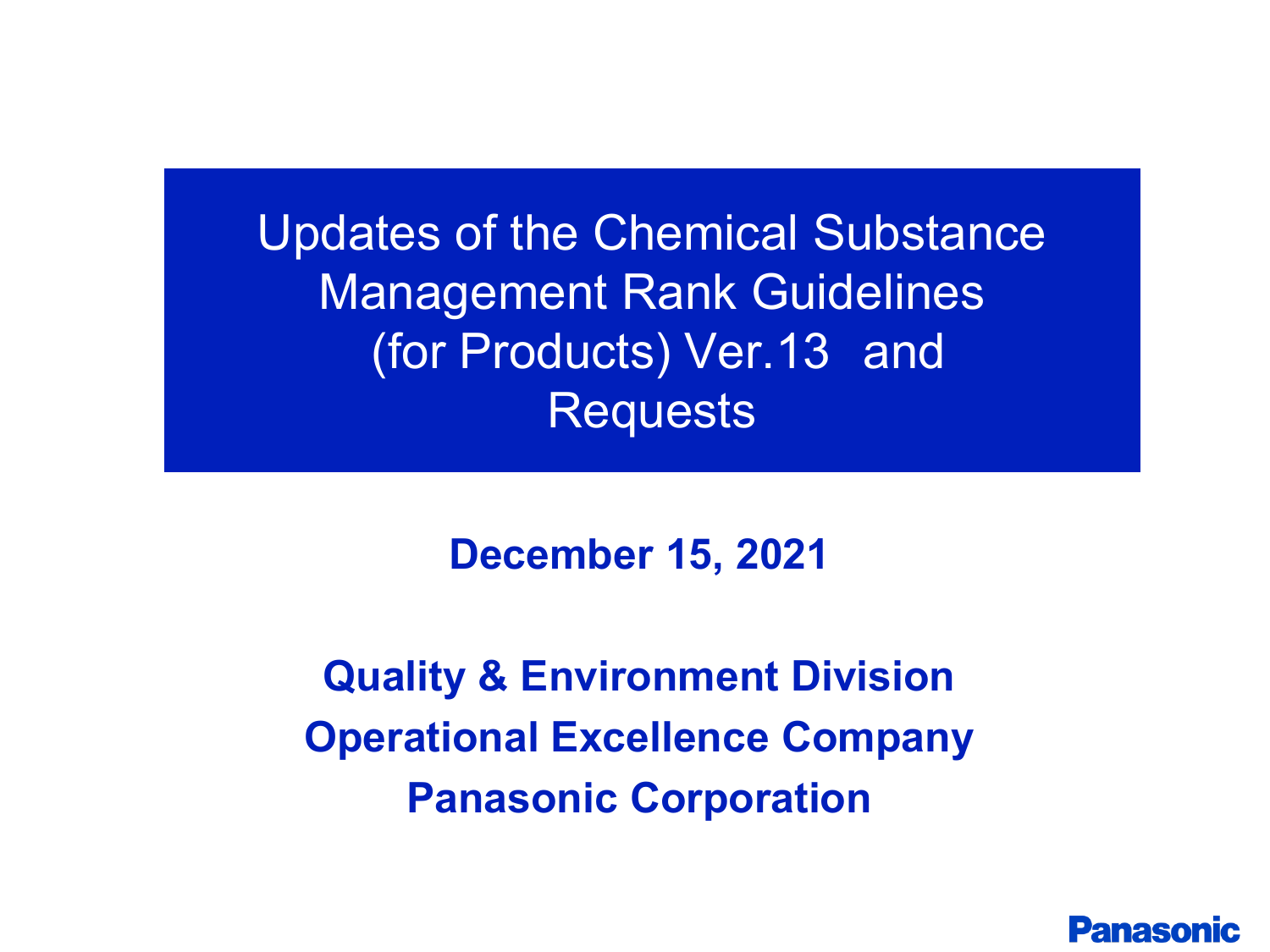

# **1. Points of revisions to the Rank Guidelines**

**2. Requests to suppliers**

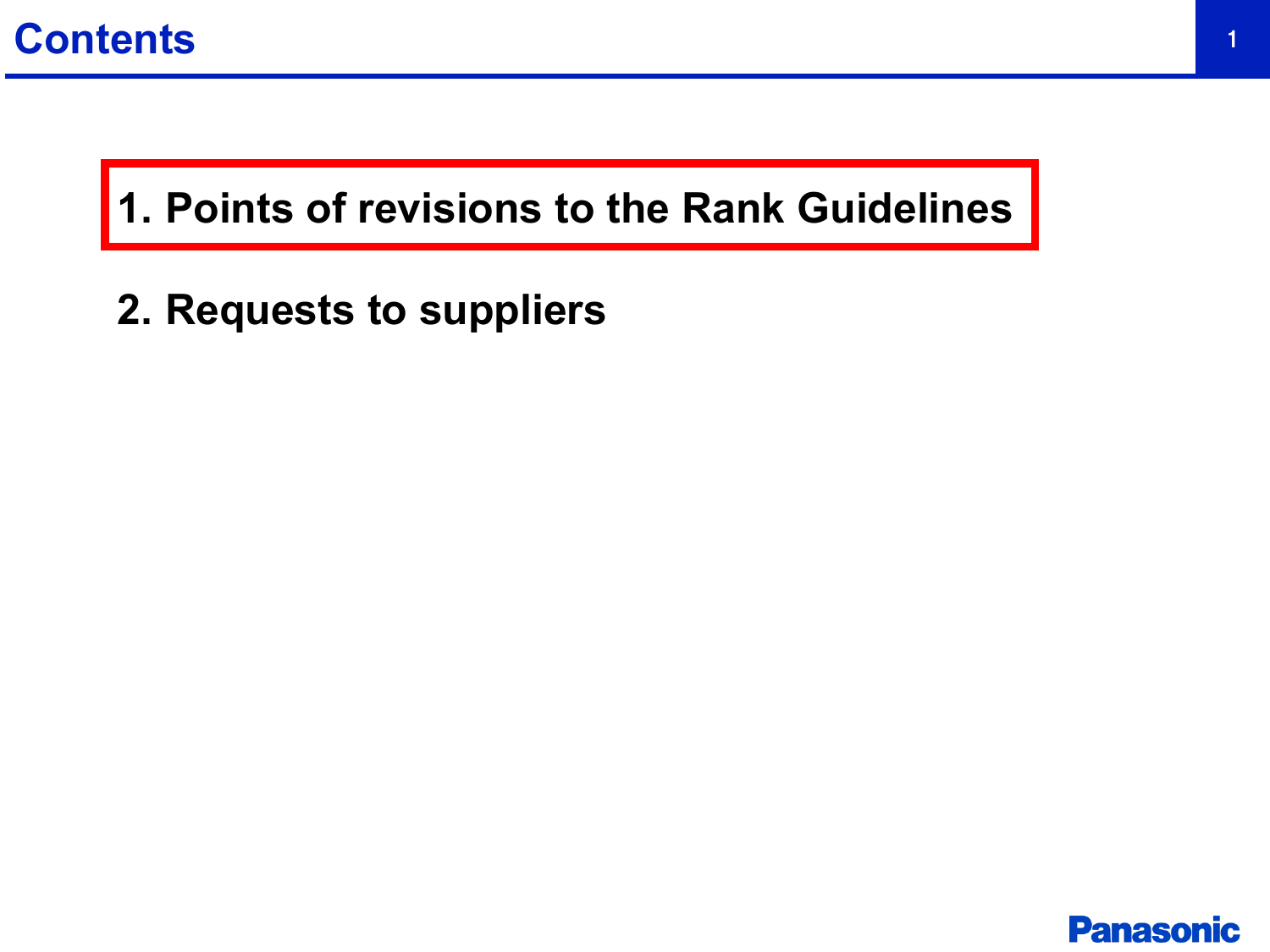# **Rank Guidelines Main Revised Contents** <sup>2</sup>

- Rank Guidelines
- **Objective of this Guidelines**
- 2. Scope
- 3. Operations and Exemptions
- 4. Establishment, Revision, and Abolition
- 5. Definition of Terms
- 6. Specified Managed Substances
	- Level 1 Prohibited Substances (PS)
	- Level 2 PS
	- Level 3 PS ·

Appendix 1. Exempted Items List on the EU RoHS Directive

- Appendix 2. Exempted Items on the ELV Directive
- Appendix 3. Controlled Values for Prohibited Substances
- Added C9-C14 PFCA to the Level 1 PS. (Refer to Page 3.)
- PBB, PBDE: Changed the descriptions of the restrictions. (Refer to Page 4.)
- Added PIP(3:1) to the Level 2 PS. (Refer to Page 5.)
- Newly added 8 substances/substance groups to the Level 3. (Refer to Page 7.)

• Changed the descriptions of the controlled value for hexavalent chromium. (Refer to Page 8.)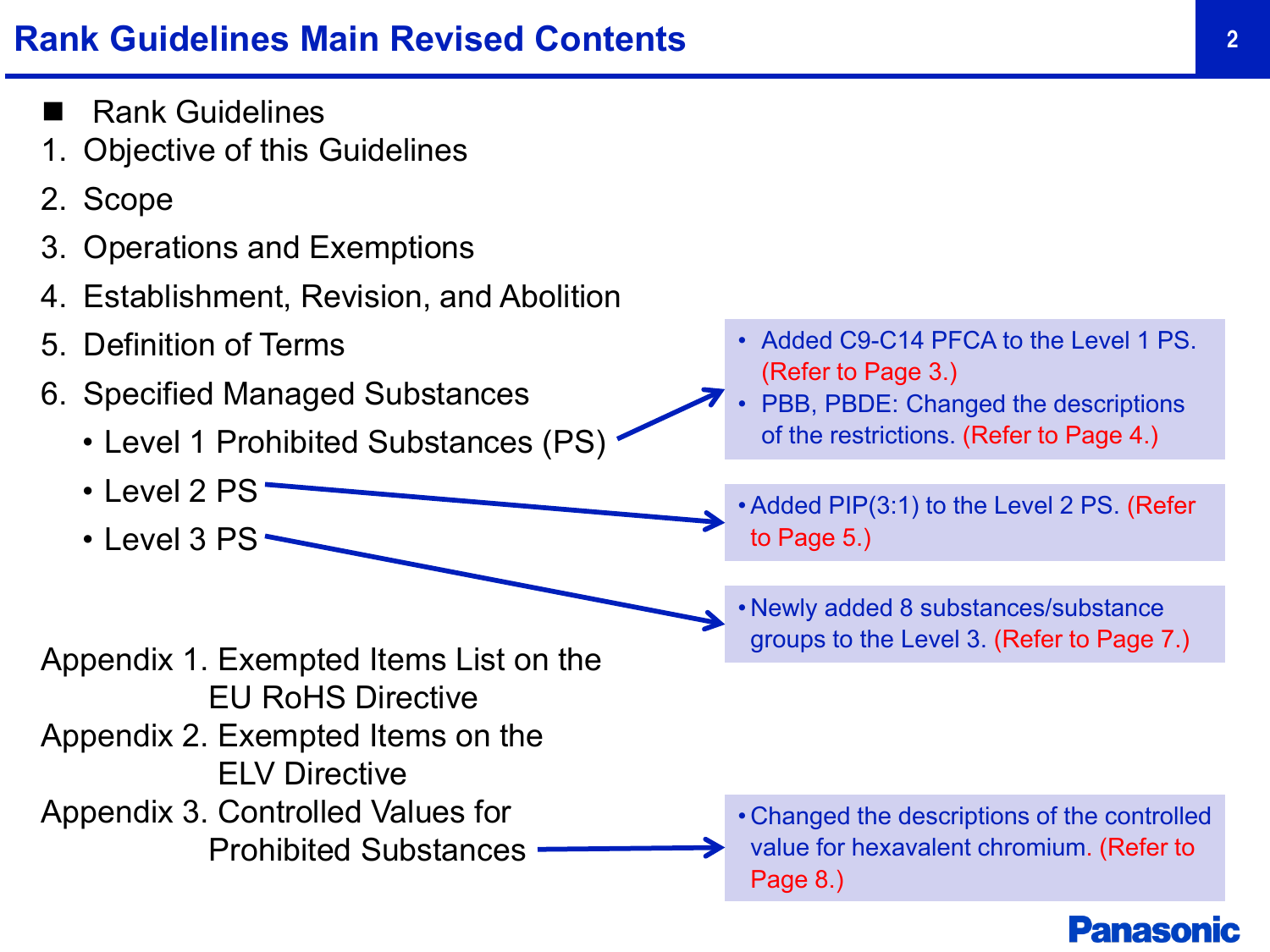Added perfluorocarboxylic acids containing 9 to 14 carbon atoms in the chain (C9-C14 PFCAs), their salts and C9-C14 PFCA-related substances.

|                                                                                                                                                          |                                                                                                                                                                                                                                                                                                                                                            | Added                                    |
|----------------------------------------------------------------------------------------------------------------------------------------------------------|------------------------------------------------------------------------------------------------------------------------------------------------------------------------------------------------------------------------------------------------------------------------------------------------------------------------------------------------------------|------------------------------------------|
| Substance/Group of<br><b>Substances</b>                                                                                                                  | Regulated<br>by the Panasonic Group                                                                                                                                                                                                                                                                                                                        | Main Laws/<br>Regulations<br>referred to |
| Perfluorocarboxylic<br>acids containing 9 to<br>14 carbon atoms in<br>the chain (C9-C14<br>PFCAs), their salts<br>and C9-C14 PFCA-<br>related substances | In the case of C9-C14 PFCAs<br>(including individual salts), the<br>concentration must be less than<br>$25$ ppb $(0.025$ ppm $)*3$<br>In the case of combination of one or<br>multiple C9-C14 PFCA-related<br>substances, the concentration must<br>be less than 260ppb $*3$ in total of the<br>C9-C14 PFCA-related substances.<br>(There are exemptions.) | <b>EU REACH</b><br><b>Annex XVII</b>     |

\*3: If compliance with the Regulations by the Panasonic Group is verified by tracing back the supply chain, the analysis for checking non-use of the subject substance is not required.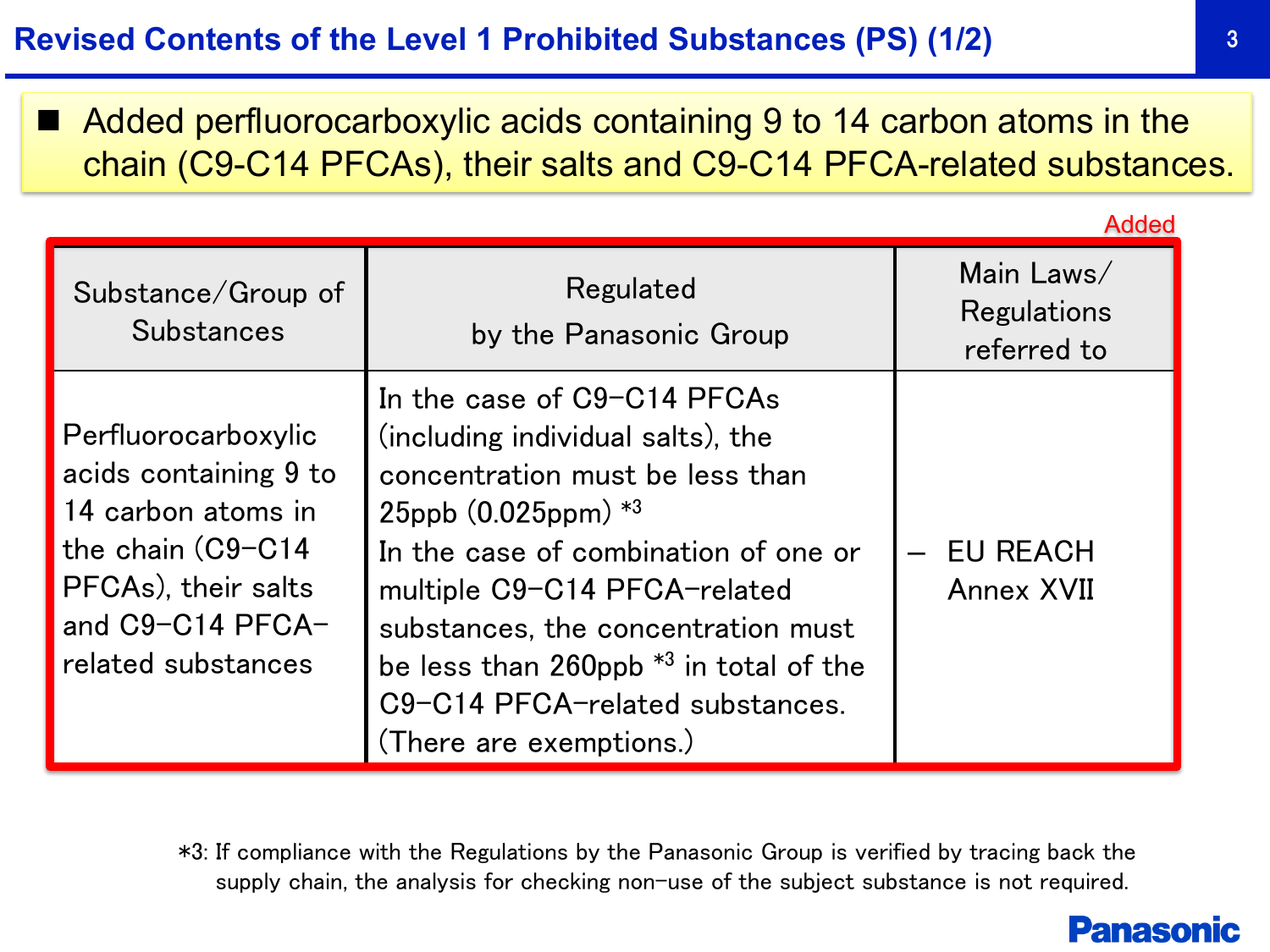■ Updated the descriptions of the regulated contents for specific brominated flame retardants (PBB, PBDE).

| Substance/Group of<br><b>Substances</b>                | Regulated<br>by the Panasonic Group                                                                                                                                                                                                                                 | Main Laws/ Regulations<br>referred to<br><b>Updated</b>                                                                                                           |
|--------------------------------------------------------|---------------------------------------------------------------------------------------------------------------------------------------------------------------------------------------------------------------------------------------------------------------------|-------------------------------------------------------------------------------------------------------------------------------------------------------------------|
| Specific brominated<br>flame retardants (PBB,<br>PBDE) | Intentional use of these<br>substances is prohibited, and<br>the concentration must be less<br>than $1000$ ppm <sup>*7</sup> .<br>Items except equipment<br>subject to the EU RoHS<br>Directive: the concentration<br>of PBDE must be less than<br>$500$ ppm $*8$ . | <b>CSCL (Chemical</b><br>Substances Control Law).<br><b>EU RoHS Directive, and</b><br><b>EU REACH Annex XVII</b><br><b>EU POPs Regulation</b><br>Annex I<br>Added |

- \*7: The regulated value 1000ppm indicates the concentration of each substance group of PBB and PBDE.
- \*8: The restricted value of 500ppm indicates concentration of the PBDE substance group.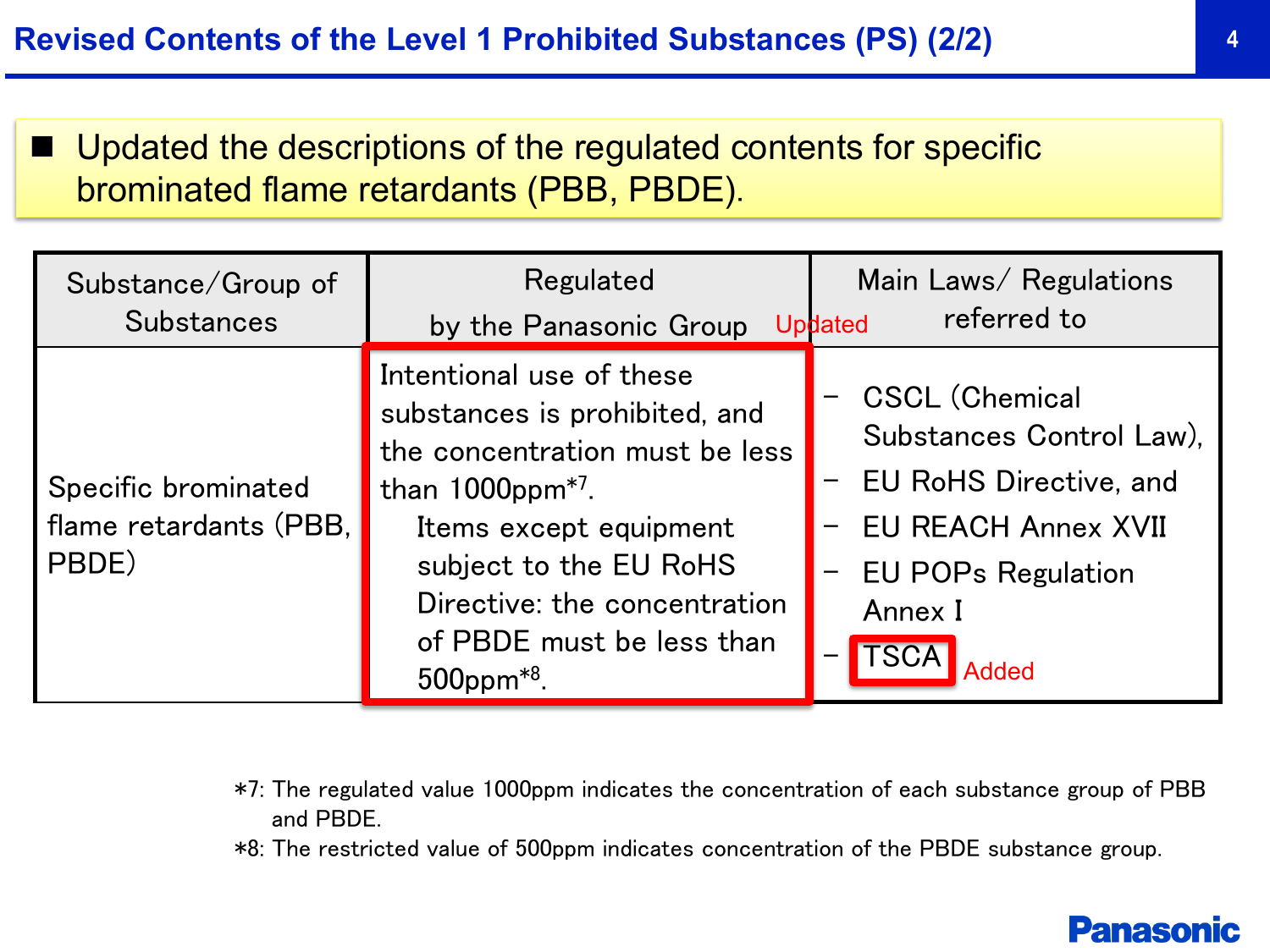■ Added Phenol isopropylated phosphate (3:1) (PIP(3:1)) to the Level 2 Prohibited Substances (PSs).

#### Added

| Substance/Group of                                    | Regulated                                                        | Main Laws/ Regulations |
|-------------------------------------------------------|------------------------------------------------------------------|------------------------|
| <b>Substances</b>                                     | by the Panasonic Group                                           | referred to            |
| Phenol isopropylated<br>phosphate (3:1)<br>(PIP(3:1)) | Details will be set according<br>to regulatory trends hereafter. | TSCA                   |

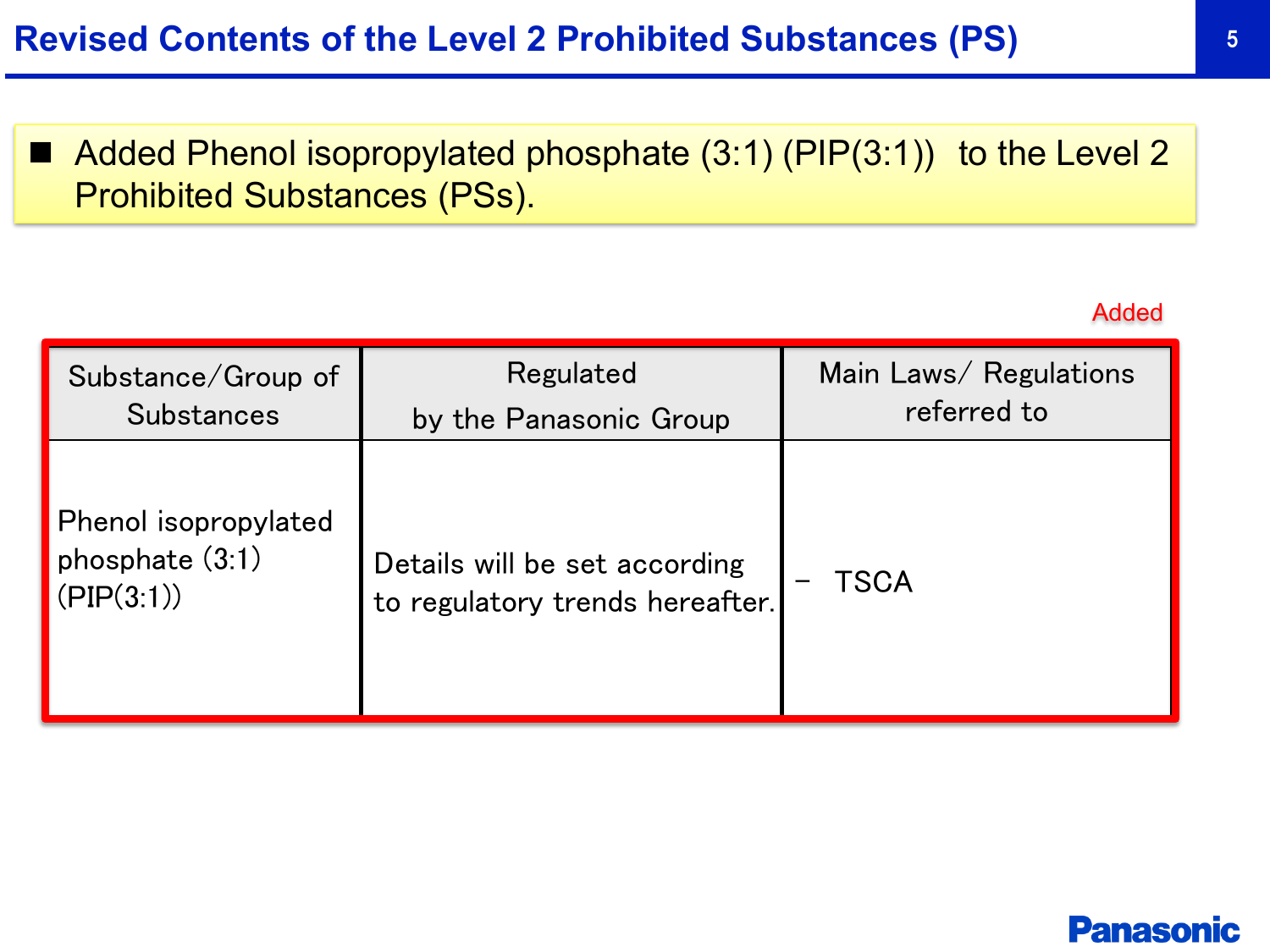- A letter of 'Request for compliance with the rules to prohibit PBT substances under the U.S. TSCA (Toxic Substances Control Act)' has been on the Panasonic 'Green Procurement' site. In the letter, we have requested to suppliers regarding PIP(3:1) as follows;
	- 1. Inform us of information on any component/material containing PIP(3:1) if any.
	- 2. Submit respective information on the components/materials containing PIP(3:1) or Non-use warranty, and consult for providing substitute components/materials.
- Please bear in mind; there is a possibility that  $\text{PIP}(3:1)$  may be classified firstly into the category of the Level 1 (use of the substance must be immediately stopped) depending on the new enforcement date that EPA will publicize by March 8, 2022.

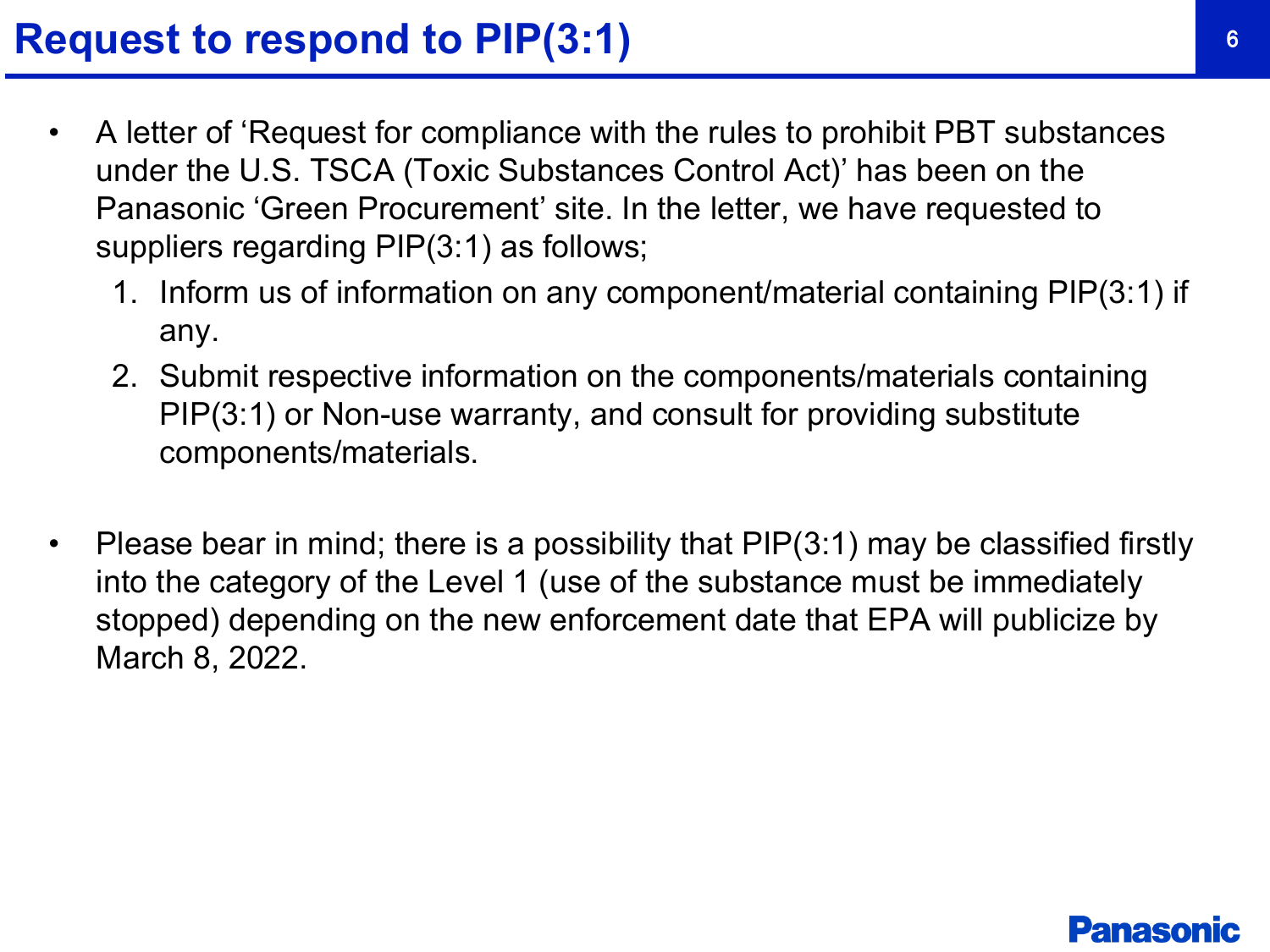# ■ Newly added 8 substances/Group of substances.

Newly added

| Substance/Group of Substances                                | Main Laws/ Regulations referred to                      |
|--------------------------------------------------------------|---------------------------------------------------------|
| Dechlorane PlusTM                                            | POPs (Persistent organic pollutants) Convention         |
| 2-(2H-benzotriazol-2-yl)-4,6-<br>ditertpentylphenol (UV-328) | <b>POPs Convention</b>                                  |
| Perfluorohexanoic acid (PFHxA)                               | <b>EU REACH Annex XVII</b>                              |
| Decabromodiphenyl Ethane (DBDPE)                             | CEPA 1999 (Canadian Environmental Protection Act, 1999) |
| Triphenyl phosphate (TPP)                                    | <b>TSCA (The Toxic Substances Control Act)</b>          |
| Medium chain chlorinated paraffins (MCCP,<br>$C14-17$        | EU RoHS (Restriction of Hazardous Substances) Directive |
| Tetrabromobisphenol A (TBBPA); additive<br>application type  | <b>EU RoHS Directive</b>                                |
| Per- and polyfluoroalkyl substances (PFAS)                   | US Specified State TIP (Toxics in Packaging Regulation) |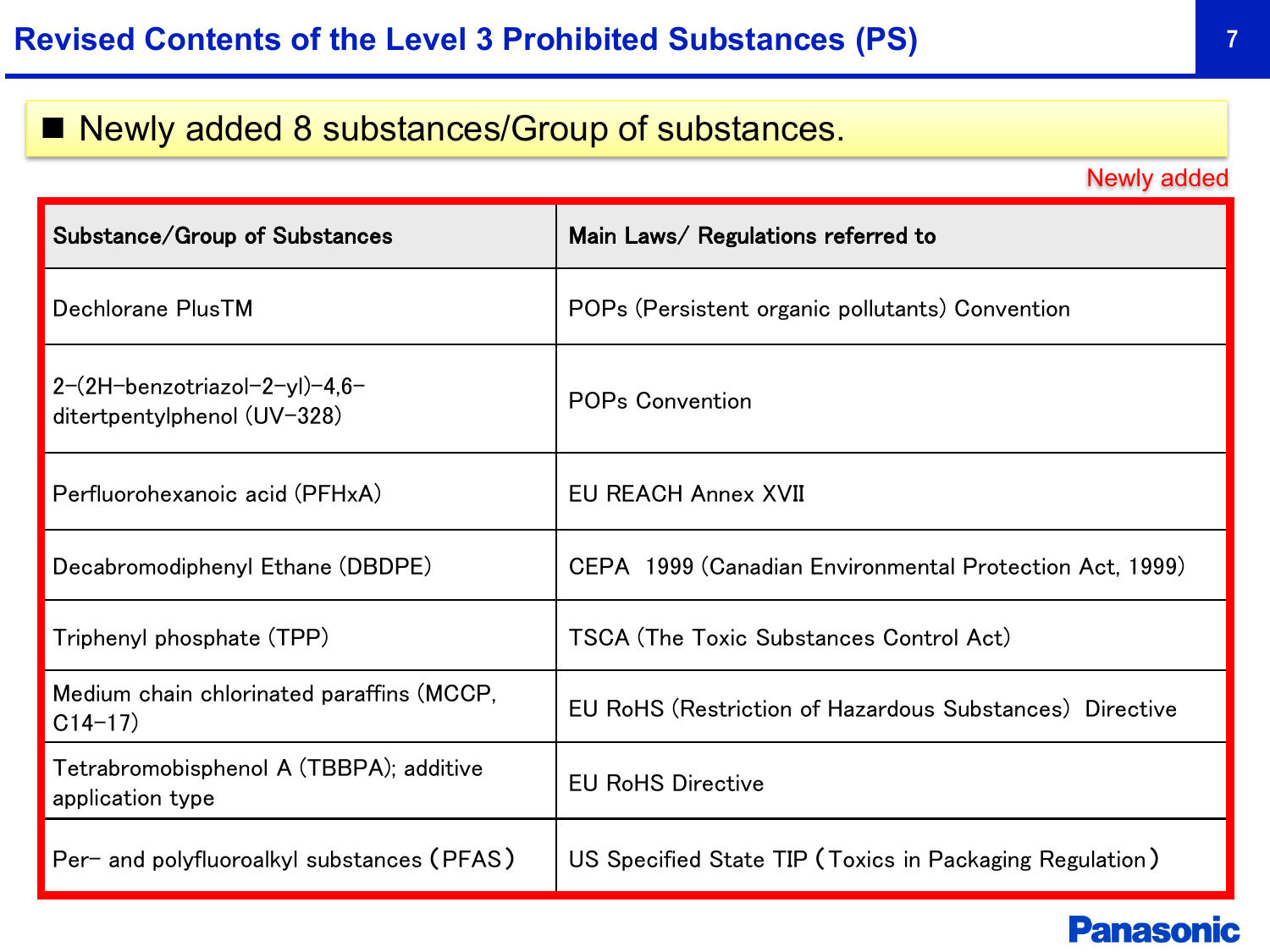■ Changed the descriptions of the controlled value for hexavalent chromium.

|                                        |                             | <b>Controlled Value</b>                                                                                                                                 |  |
|----------------------------------------|-----------------------------|---------------------------------------------------------------------------------------------------------------------------------------------------------|--|
| Prohibited<br><b>Substance</b>         | Applicable<br>part/material | Content concentration that is deemed to not exceed when the<br>non-use control of Level 1 Prohibited Substances/Substance<br>Groups is properly managed |  |
| <b>Hexavalent</b><br><b>I</b> chromium | materials                   | Surface treated Must be less than $0.1 \mu g/cm^{2^{*}1}$<br>(Method according to IEC 62321-7-1)                                                        |  |

\*1: Does not apply to packaging material. Changed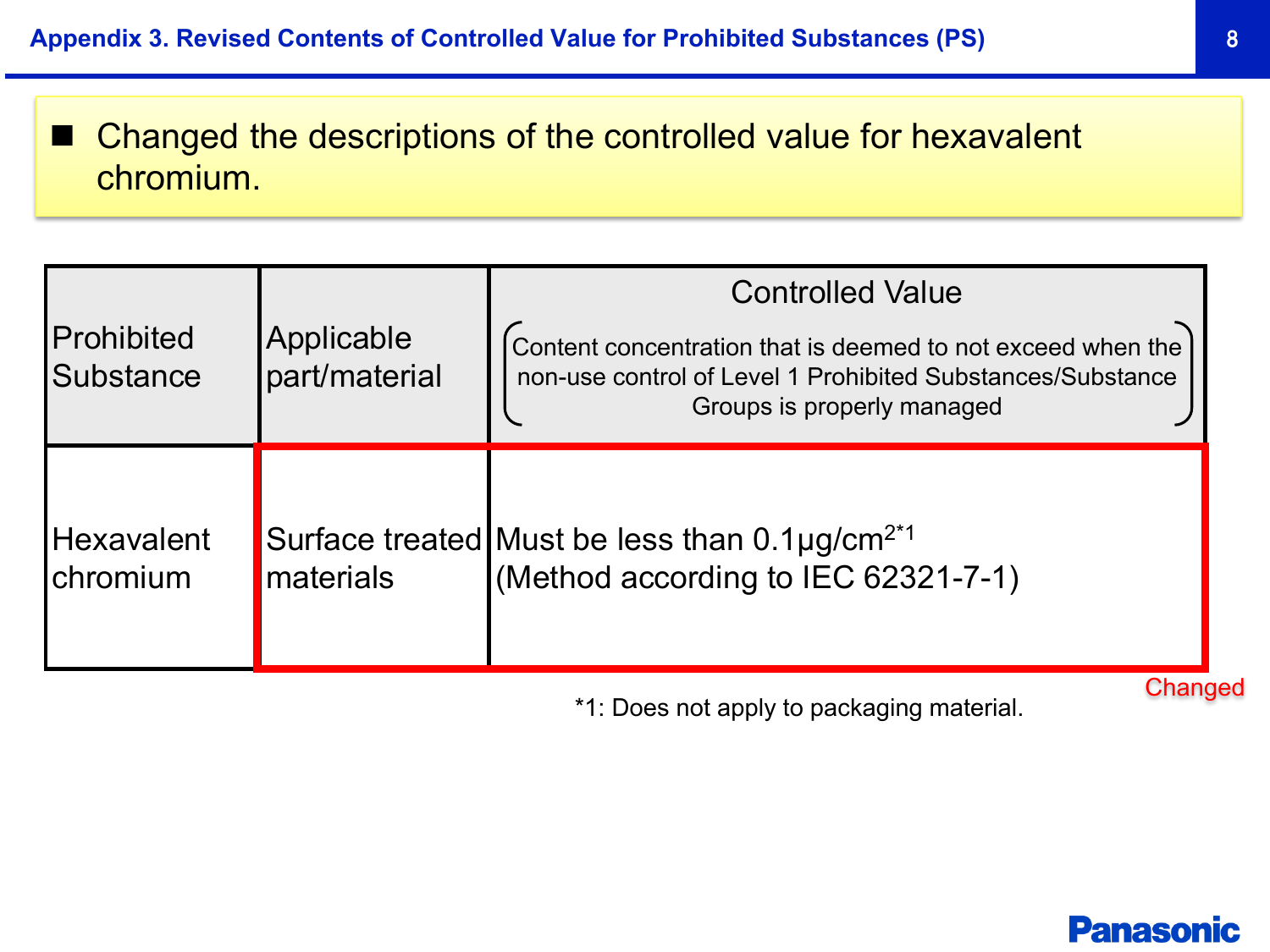# **Contents**

# **1. Points of revisions to the Rank Guidelines**

**2. Requests to suppliers**

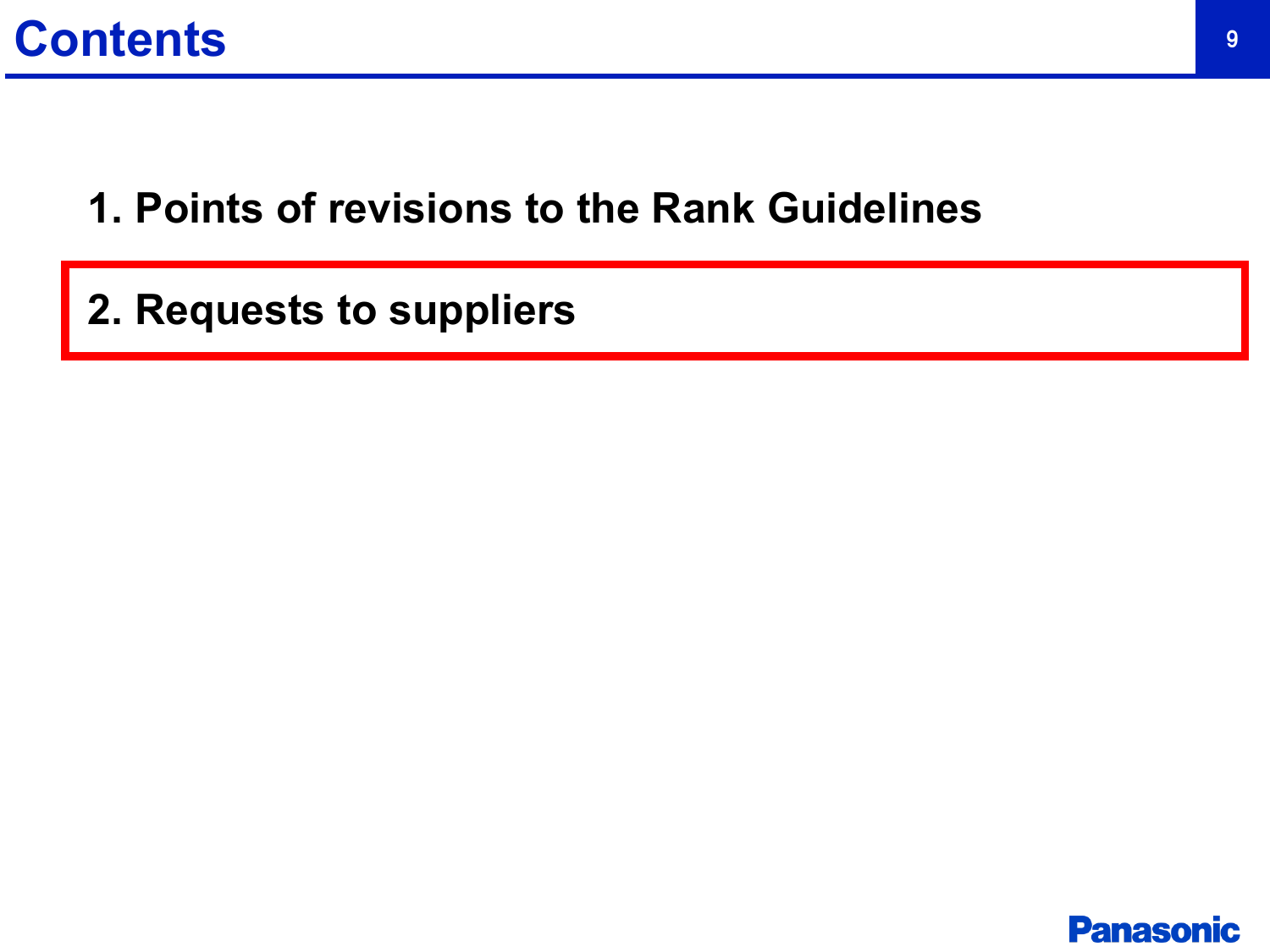#### **Request for resubmission of a Non-use Warranty 10 10** Requests for **suppliers**

- Because of revised contents of the Level 1 Prohibited Substances (PSs), relevant suppliers are requested to resubmit a Non-use Warranty.
- For resubmission of a Non-use Warranty, relevant suppliers including those in your supply chain are requested to check whether any of the Level 1 PSs is contained and a possibility of inclusion of the PSs in your products or components.

# ■ How to resubmit

- Fill in requirements in the latest 'Non-use Warranty (Level 1 PSs)'.
- Submit the Non-use Warranty by the deadline respectively set by Panasonic group's Divisional Companies, relevant companies, and Business Divisions (BDs).

## [Change points]

- $\Diamond$  Level 1 PSs
	- Addition of substance groups: perfluorocarboxylic acids containing 9 to 14 carbon atoms in the chain (C9-C14 PFCAs), their salts and C9-C14 PFCArelated substances

### ■Important notes

The components/materials containing 'C9-C14 PFCAs, their salts and C9-C14 PFCA-related substances' that exceed the restricted limit are deemed noncompliant to the Rank Guidelines Ver.13. In such case, please **immediately** contact the Panasonic BD who requested this, in order to replace the components/materials with substitutes.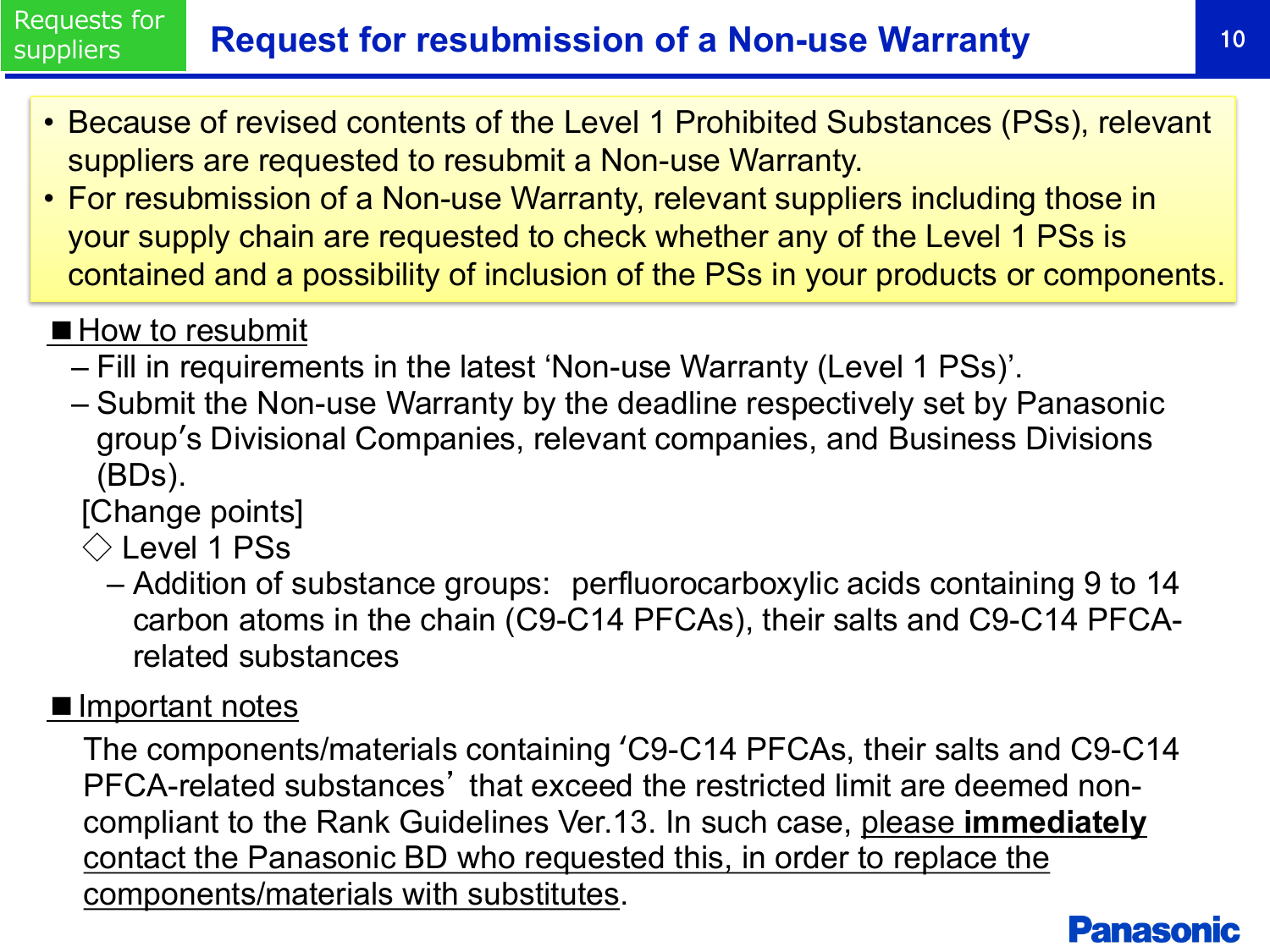Requests for **suppliers** 

- Once the Rank Guidelines Ver.13 is enforced, Panasonic's responsible division will request relevant suppliers to investigate subject substances via product chemical substances management system.
- Upon the request, the subject suppliers are requested to reconfirm the registered information of the subject chemical substances in the components/materials (correct the information, if necessary.), and update the data with the latest version of the tool.

### ■ Important notes

- 1) Please reconfirm the status of the following substances in the components/materials, that have been newly added to the Level 1 Prohibited Substances.
	- Perfluorocarboxylic acids containing 9 to 14 carbon atoms in the chain (C9-C14 PFCAs), their salts and C9-C14 PFCA-related substances
- 2) The components/materials containing 'C9-C14 PFCAs, their salts and C9-C14 PFCA-related substances' that exceed the restricted limit are deemed non-compliant to the Rank Guidelines Ver.13. In such case, please **immediately** contact the Panasonic BD who requested this, in order to replace the components/materials with substitutes.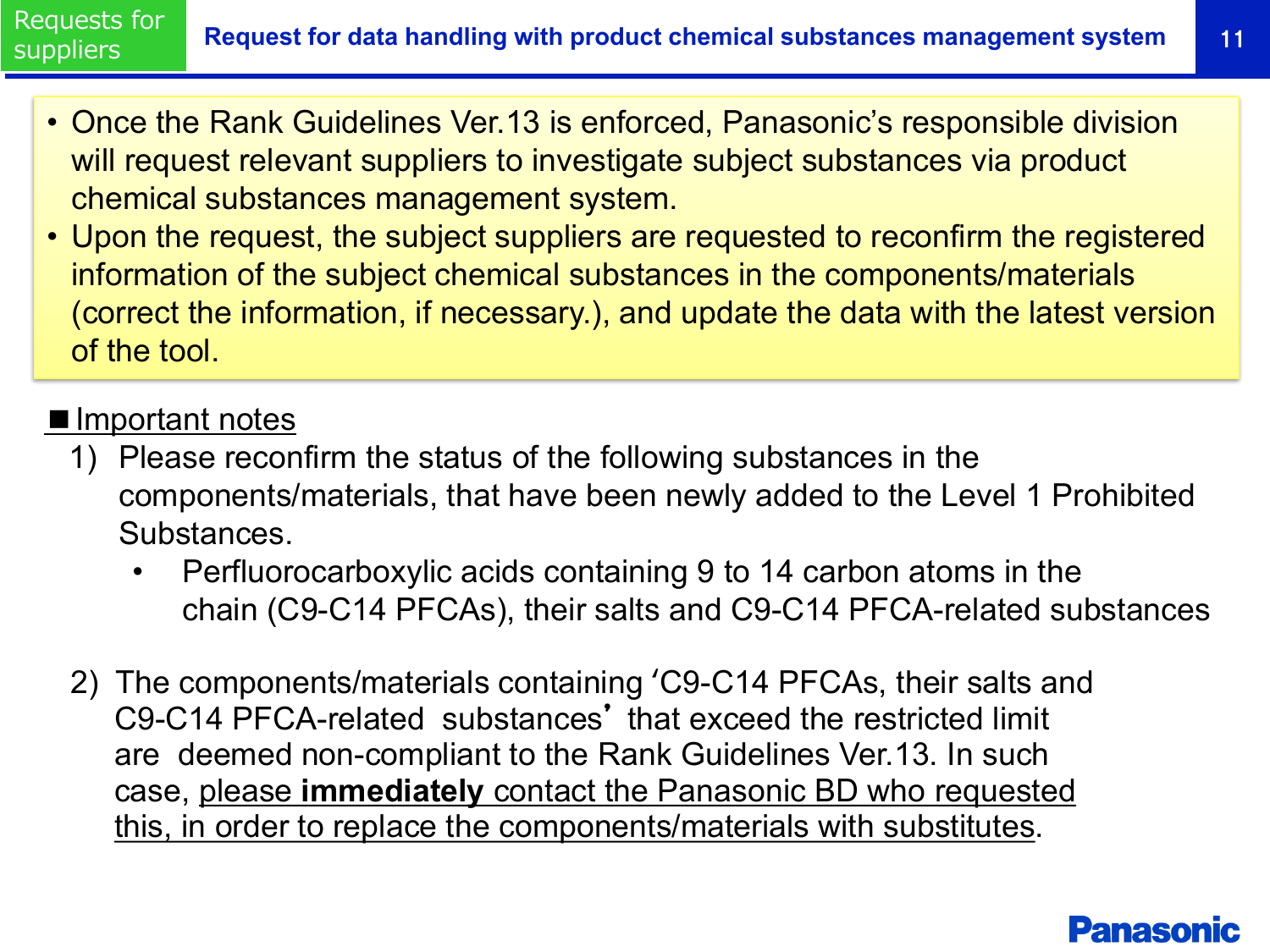#### **Important notes for revision of the Rank Guidelines Ver.13** 12 Requests for suppliers

Level 2 Prohibited Substances

- Please prepare for their substitution, as those substances are highly likely to classified into the Level 1 in the near feature.
- Particularly for PIP(3:1), please continue to support for the response as we requested in the letter on Panasonic Green Procurement site.
- Exemption of the prohibited substances under the RoHS regulation
- As for other exempted items for which extending the exemption period was requested, the EU Commission is still under discussion. However, please pay due attention to the trend hereafter, because there is a possibility that its exemption period may be newly set, or the scope of the exemption may be limited.